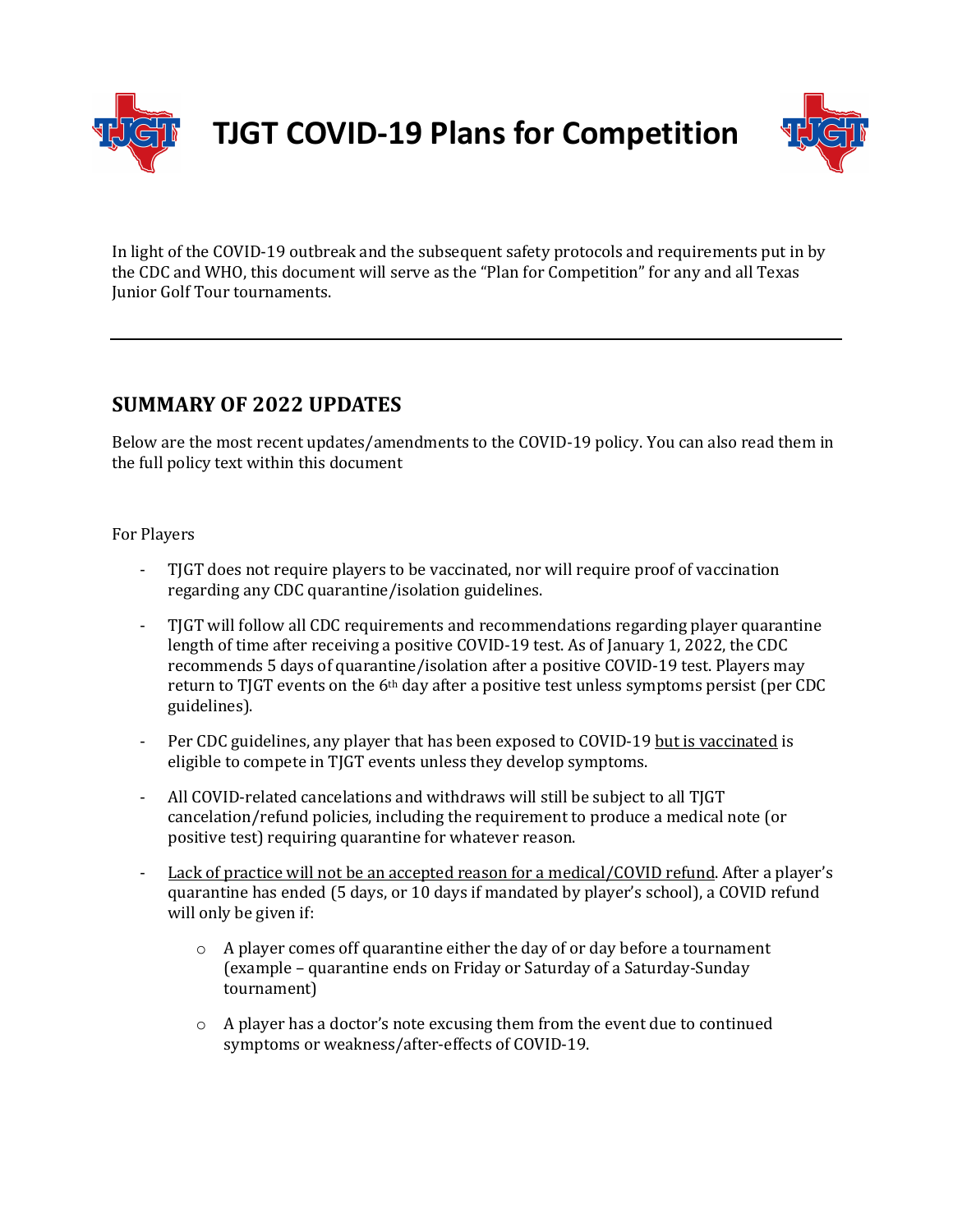For Spectators

- TJGT does not require spectators to be vaccinated, nor will require proof of vaccination regarding any CDC quarantine/isolation guidelines.
- There will be no general limit on spectators at TJGT events. However, we highly suggest that only immediate family members attend as spectators and as few spectators attend as possible. TJGT reserves the right to change this policy at any time based on state guidelines
- Spectators are highly encouraged to wear facial coverings when on the golf course
- Spectators must fully comply with all county/city regulations regarding facial coverings inside any clubhouse or proshop

# **TJGT STAFF AND VOLUNTEER REQUIREMENTS**

All TJGT staff and volunteers at a given tournament will be required to perform the following:

- TJGT staff members must verify their temperature before each tournament. Any TJGT staffer or volunteer found to have a temperature over 100.4 F and/or exhibiting any COVID-19 symptoms (based on CDC and local guidelines) will not be permitted at the tournament for the duration of the event and will not be permitted at any tournament for until CDC guidelines have been met
- Any staffer diagnosed with COVID-19 or developed COVID-19 symptoms will not be permitted at any TJGT event until they have passed guidelines laid out by the CDC for a positive COVID test (CDC Guidelines Here)
- Any player confirmed to have had contact with someone who has COVID-19 will not be permitted at a TJGT event until CDC guidelines for direct exposure/close contact are satisfied (CDC Guidelines Here)
- TJGT staff members and volunteers will be required to sanitize or wash their hands at least every two hours for the duration of a tournament round

# **SPECTATOR POLICIES**

The TJGT's main priority for each and every tournament is to provide a safe environment for players to experience the level of play and competition they are accustom to on the TJGT. We love all our spectators and thank you so much for your support, and sincerely ask that you help all of us by adhering to these new (and temporary) polices. To that end, adjusted Spectator Polices are as follows:

- There will be no general limit on spectators at TJGT events. However, we highly suggest that only immediate family members attend as spectators and as few spectators attend as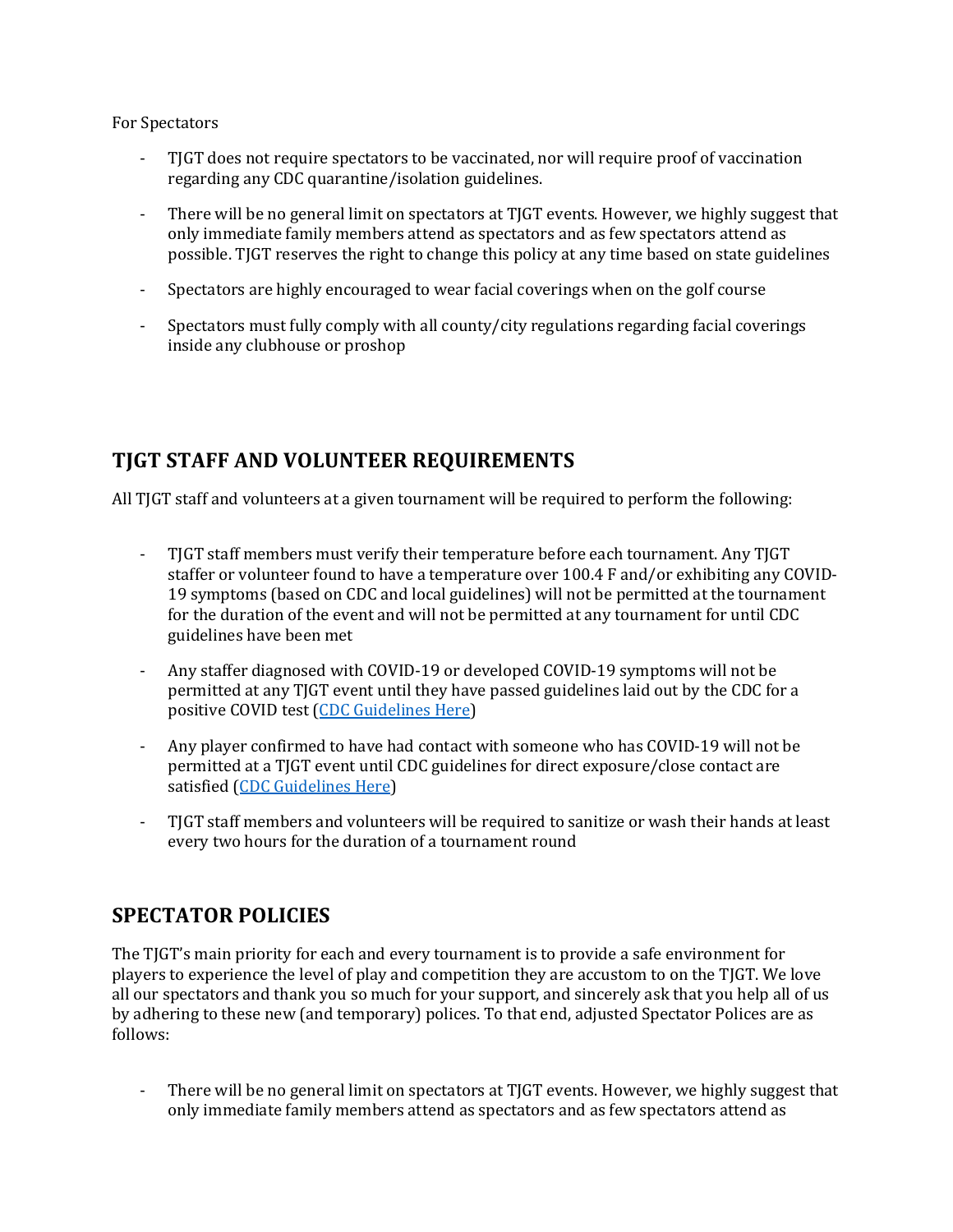possible. This policy could change at any time due to course, city or county guidelines regarding spectators. Any changes for a given tournament will be communicated with the tournament field as soon as possible.

- Spectators are highly encouraged to limit the amount of time they spend at the facility to reduce the risk of crowding, especially before and after a round. Any crowding of spectators and violation of social distancing protocols may result in course or TJGT officials asking spectators to return to their vehicles.
- Spectators MUST practice social distancing at every opportunity and stay 6-10 feet away from all other spectators and players in the group they are following.
- Spectators are required to stay on the cart path or in very close proximity  $(1 \text{ step})$  from the cart path at all times. There will be no exceptions.
- Spectators are permitted to carry food, drink and other items (umbrellas, outerwear, sunscreen, etc.) for their player/child and permitted to give such objects to players as long as it is done quickly, and they quickly return to social distancing.
- Spectators may be permitted to locate player golf balls before the group arrives, but must maintain proper social distancing and must vacate the area once the players arrive and begin searching for a golf ball.
- The allowance/use of spectator carts will be regulated completely by the golf course and strictly enforced by the TJGT. Exceptions will not be made by the TJGT for any reason.
- Any spectator diagnosed with COVID-19 or developed COVID-19 symptoms will not be permitted at any TJGT event until they have passed guidelines laid out by the CDC for a positive COVID test (CDC Guidelines Here)
- Any player confirmed to have had contact with someone who has COVID-19 will not be permitted at a TJGT event until CDC guidelines for direct exposure/close contact are satisfied (CDC Guidelines Here)
- Any spectator found to be in violation of any of these policies will be asked to vacate the primary golf property immediately, without exception. Egregious offenses may result in an extended or permanent ban from TJGT events for the spectator and, if necessary, the player.

### **GENERAL PLAYER POLICIES & PROCEDURES**

These general Code of Conduct policies will apply to all players participating in a TJGT event. The TJGT reserves the right to remove any player from an event and suspend them 1 additional event if these policies are not followed to the best of the player's ability.

These are general player policies that are required at all TJGT events; additional policies and practices that may be specific to a given tournament venue will be communicated in a tournamentspecific Plan of Competition document to all players 3 days before the event.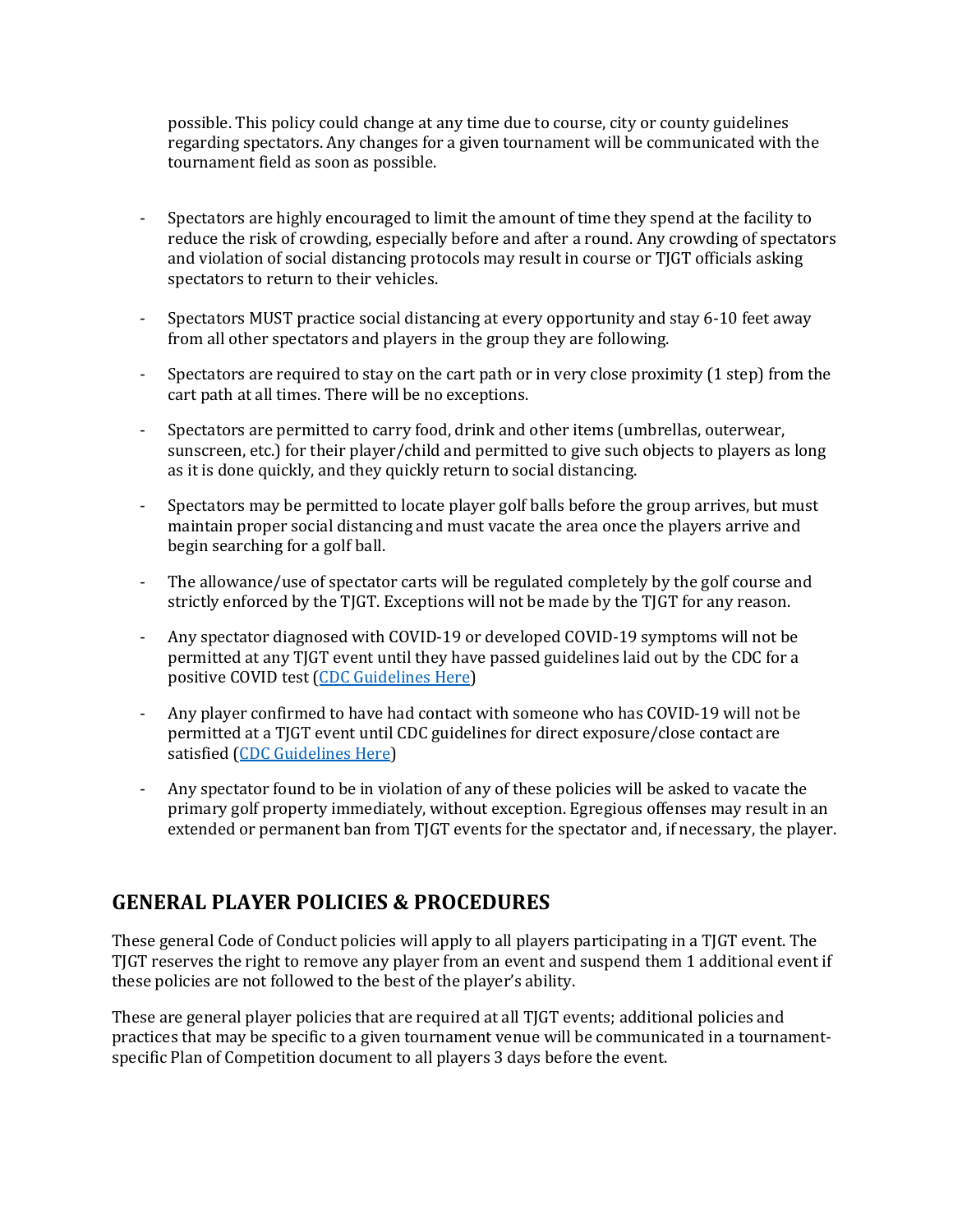- Players will be permitted to arrive 1 hour before the tee time to begin their warm up session on the driving range. If the driving range is closed, players will be permitted to warm up 30 minutes before their tee time. Any player that arrives earlier will not be permitted in the "tournament area" before their allotted time.
- In the case of an individual who was diagnosed with COVID-19, or has multiple COVID-19 symptoms, the individual may return to TJGT events once the CDC quarantine/isolation guidelines have been met.
- Any player confirmed to have had contact with someone who has COVID-19 must follow CDC guidelines of quarantine/isolation. Vaccinated players are not required to show proof of vaccination.
- All scoring will be done via the ShotStat Live app on player phones. Players will also be sent pin sheets for certain tournaments the night before via e-mail, and hole locations will also be available in the app. There will be no paperwork given to players on the No. 1 tee.
- Players must, at all times, maintain proper social distancing (6-10 feet) from one another and from spectators. This includes, but is not limited to:
	- $\circ$  Not walking closely down the fairway together and not standing by other player's golf ball.
	- $\circ$  Not standing near other players while on the tee box or green.
	- $\circ$  Keeping proper social distancing while searching for golf balls.
- We understand that there may be instances where accidental violations of social distancing occur within the course of a round, and TJGT staff will attempt to constantly remind players of proper social distancing practices. However, any player found to be in continued violation of the social distancing practices outlined in this document and communicated by TJGT staff may be disqualified from the tournament at the discretion of the Rule Committee.

## **COVID-19 PARTICIPATION REQUIREMENTS, CANCELLATIONS & REFUNDS**

These specific COVID-19 participation details will apply to all players participating in a TJGT tournament. The TJGT will, at all times, follow CDC requirements and guidelines pertaining to testing, eligibility, quarantine and isolation periods, etc. The TJGT reserves the right to update these policies at any time in accordance with changes to CDC recommendations. At no time with the TJGT ever share personal medical information with any other parties.

- TJGT does not require players to be vaccinated, nor will require proof of vaccination regarding any CDC quarantine/isolation guidelines.
- As of January 1, 2022, the CDC recommends 5 days of quarantine/isolation after a positive COVID-19 test. Players may return to TJGT events on the  $6<sup>th</sup>$  day after a positive test unless symptoms persist (per CDC guidelines).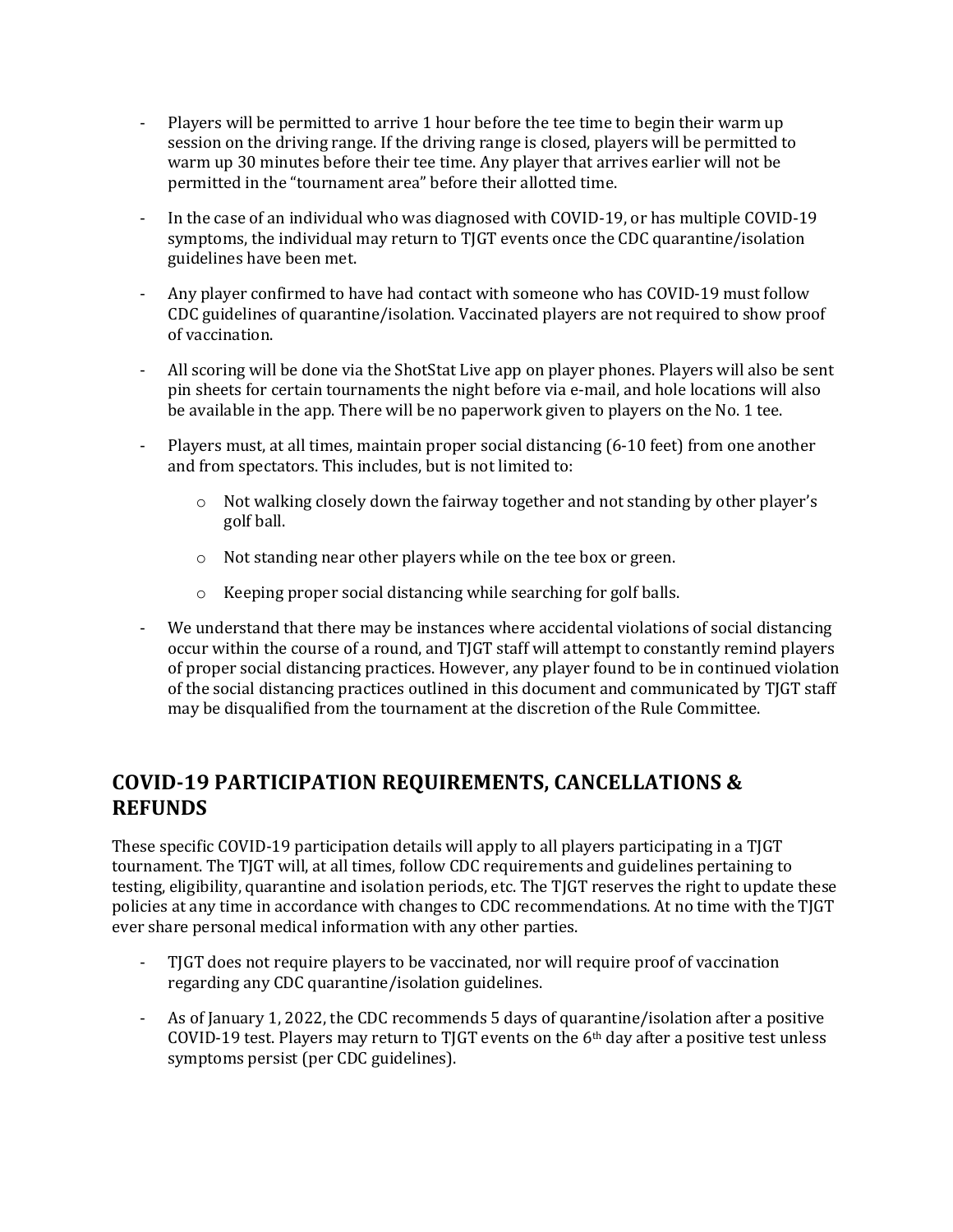- Per CDC guidelines, any player that has been exposed to COVID-19 but is vaccinated is eligible to compete in TJGT events unless they develop symptoms.
- All COVID-related cancelations and withdraws will still be subject to all TJGT cancelation/refund policies, including the requirement to produce a medical note (or positive test) requiring quarantine for whatever reason.
- Lack of practice will not be an accepted reason for a medical/COVID refund. After a player's quarantine has ended (5 days, or 10 days if mandated by player's school), a COVID refund will only be given if:
	- $\circ$  A player comes off quarantine either the day of or day before a tournament (example - quarantine ends on Friday or Saturday of a Saturday-Sunday tournament)
	- $\circ$  A player has a doctor's note excusing them from the event due to continued symptoms or weakness/after-effects of COVID-19.

# **TEMPORARY RULES & CODE OF CONDUCT CHANGES**

These temporary  $rule(s)$ or Code of Conduct changes are in accordance with guidelines and recommendations put forth by the USGA during the COVID-19 outbreak.

- Players will be permitted to remove the flagstick at their discretion if the host facility allows it; players are encouraged to minimize contact with the flag, and the player that removes the flag should be the player that replaces it
- If the host facility does not permit the flag to be removed, the following rules will be in place:
	- $\circ$  A violation of the flag rule will resort in a warning upon first occurrence and the general penalty (2 strokes) upon subsequent occurrences.
	- $\circ$  If it has been determined that a player has touched a flagstick, tournament officials will attempt to determine the level of the occurrence (accidental/unavoidable contact vs intentional/unnecessary) when deciding to issue a penalty.
	- $\circ$  Accidentally touching the flagstick while retrieving the ball from the hole will not be considered a violation of the policy, although players are encouraged to do their best to avoid contact with the flag in all instances.
- All bunkers will be played as standard bunker areas defined by the USGA. No relief will be given for footprints/divots/etc. and players will be expected to properly rake the bunkers after playing their shot.
	- $\circ$  TJGT reserves the right to modify the above bunker rules should a golf course not be providing rakes within the bunkers.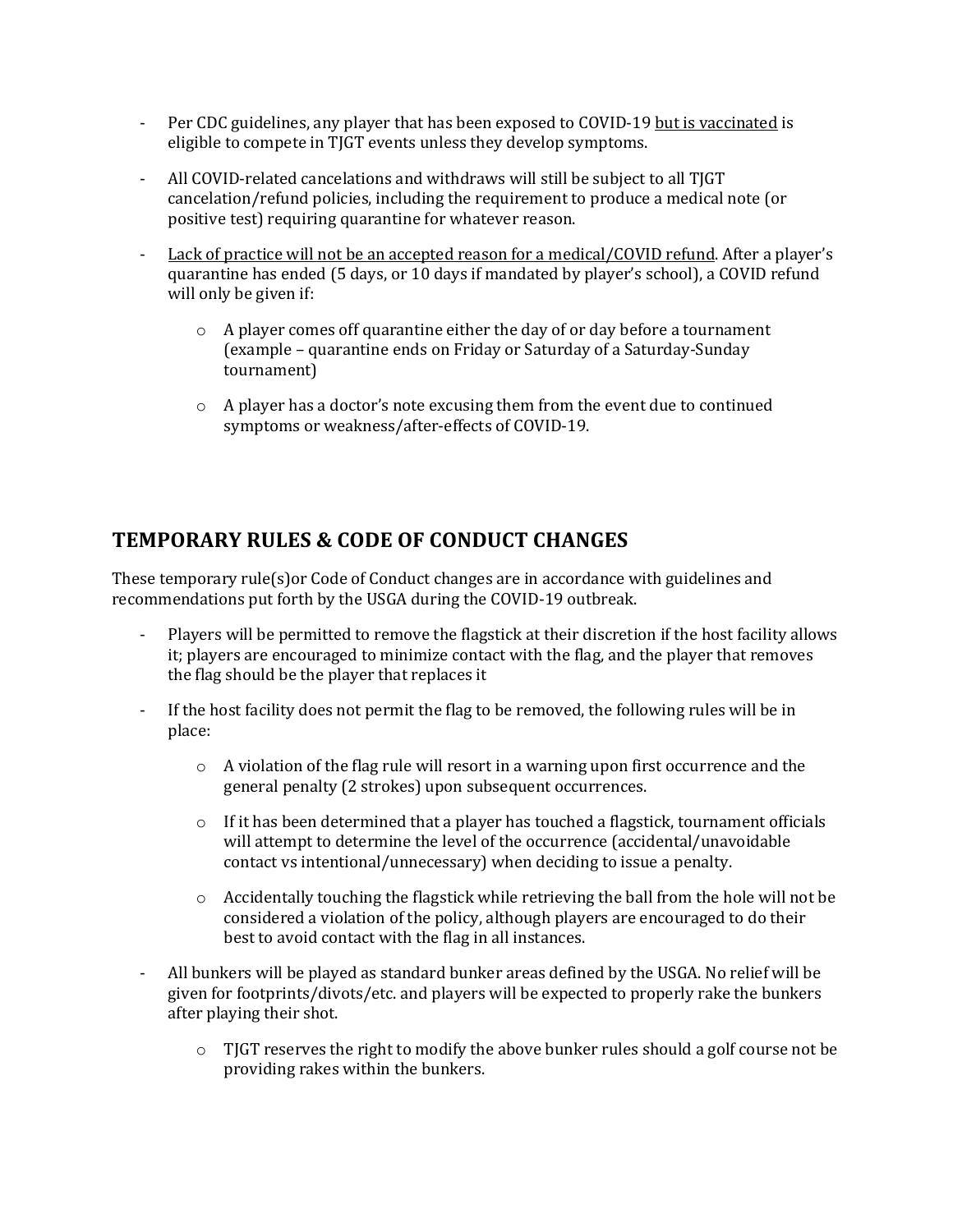- Players will be permitted to use their cell phones to contact a rules official and discuss a ruling scenario over the phone if necessary.
	- $\circ$  At the bottom of the Conditions of Competition for an event, a contact phone number for each group's rules official will be printed. Utilizing a cell phone to contact that rules official will be the only time player will be permitted to use their phone during a round. (See below for more information on Conditions of Competition distribution before each round).

# **TJGT TOURNAMENT PROCEEDURES**

Below are the details concerning the changes to standard tournament, day-of procedures, such as check-in and arrival times, warming up, the first tee, scoring and others. These are general policies that will be in place at every TJGT tournament, but may look slightly different event to event given the nature/layout of the golf course.

#### **A. Player & Spectator arrival times and check-in**

- $\circ$  All players will be required to check-in before warming up or beginning their round and must arrive/check in no later than 10 minutes before their tee time.
- $\circ$  Players will be allowed to arrive 1 hour before their tee time to begin warming up on the driving range. If no driving range is available, players will be permitted 30 minutes to warm up.
- $\circ$  Any player attempting to enter the primary golf property before their designated arrival time will be required to return to their vehicle and stay in the parking lot until their designated arrival time.

#### **B. Player Warm Up**

- $\circ$  The TJGT will strictly follow each golf course's rules regarding practice facilities. There may be many instances where the practice facilities at a course are closed due to local government guidelines, and that status will be communicated to players by Noon (12pm) the day before the event.
- $\circ$  The TJGT reserves the right to close off any practice areas to TJGT players that may be open to the public in an effort to further promote safety and control social distancing. The closure of any specific practice area will be communicated to players by Noon (12pm) the day before the event.
- o As noted above, no player will be permitted on any practice area until he or she has checked in before their round at their allotted arrival time.
- $\circ$  Any player or spectator who blatantly disregards these rules or instructions from a TJGT staffer on site may be asked to leave the premises immediately and removed from the tournament. Players may also be subjected to an additional 1-tournament penalty.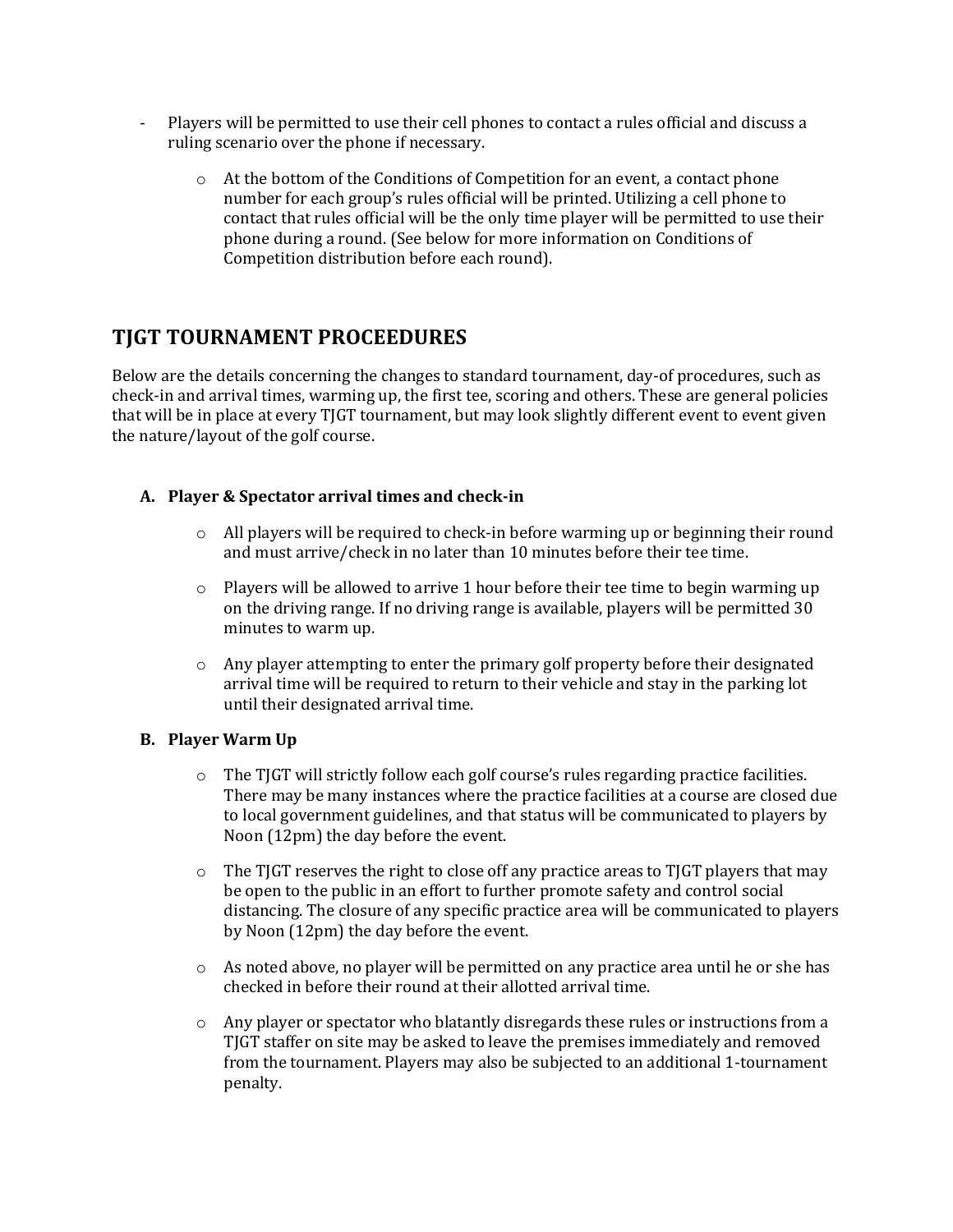$\circ$  If a player has an alternative, safe, site in which to warm up, we encourage them to do so. No concessions will be made, however, for arrival after your tee time.

#### **C. Starting, The No. 1 Tee**

- $\circ$  The first tee and starting area will be set up so as to allow for proper social distancing for all players and starter. Spectators are not permitted anywhere near the starting area.
- $\circ$  All scoring will be done via the ShotStat Live app on player phones. Players will also be sent pin sheets for certain tournaments the night before via e-mail, and hole locations will also be available in the app. There will be no paperwork given to players on the No. 1 tee.
- $\circ$  Players and parents will be provided with a digital copy of the Tournament Rule Sheet and Pin Sheet via e-mail by the day before the event for review, and are encouraged to print a copy for themselves and bring it to the golf course.
- $\circ$  A single Rule Sheet will also be set up on the first tee and players will be allowed to take a picture with their cell phone and will be permitted to reference that photo during the round.

#### **D. End of Round, Scoring and Scorecards**

- o All scoring will be done via the ShotStat Live app on player phones. Players will also be sent pin sheets for certain tournaments the night before via e-mail, and hole locations will also be available in the app. There will be no paperwork given to players on the No. 1 tee.
- $\circ$  Once the round is completed, players must walk straight from the 18<sup>th</sup> green to scoring with all their equipment. They are not to stop to converse with spectators, not to go to their car or the parking lot for any reason.
- $\circ$  TJGT asks that players do not shake hands after the round.
- $\circ$  Spectators must return to their vehicles after the round, they are not permitted to linger anywhere near the scoring area, No. 18 green or No. 1 tee.
- $\circ$  The scoring area will be expanded to properly accommodate social distancing protocols and roped off for players only. Players will be instructed by the scoring official as to where to sit or stand for score reporting.

#### E. Scoreboards, Awards, Award Ceremonies

- $\circ$  There will be no physical scoreboard at any TJGT until further notice. All scores may be viewed online at www.tjgt.com
- $\circ$  Awards will be handed out at the end of the tournament in a small, quick fashion with little fanfare. Players and spectators not receiving an award are not permitted to gather around the scoring area.